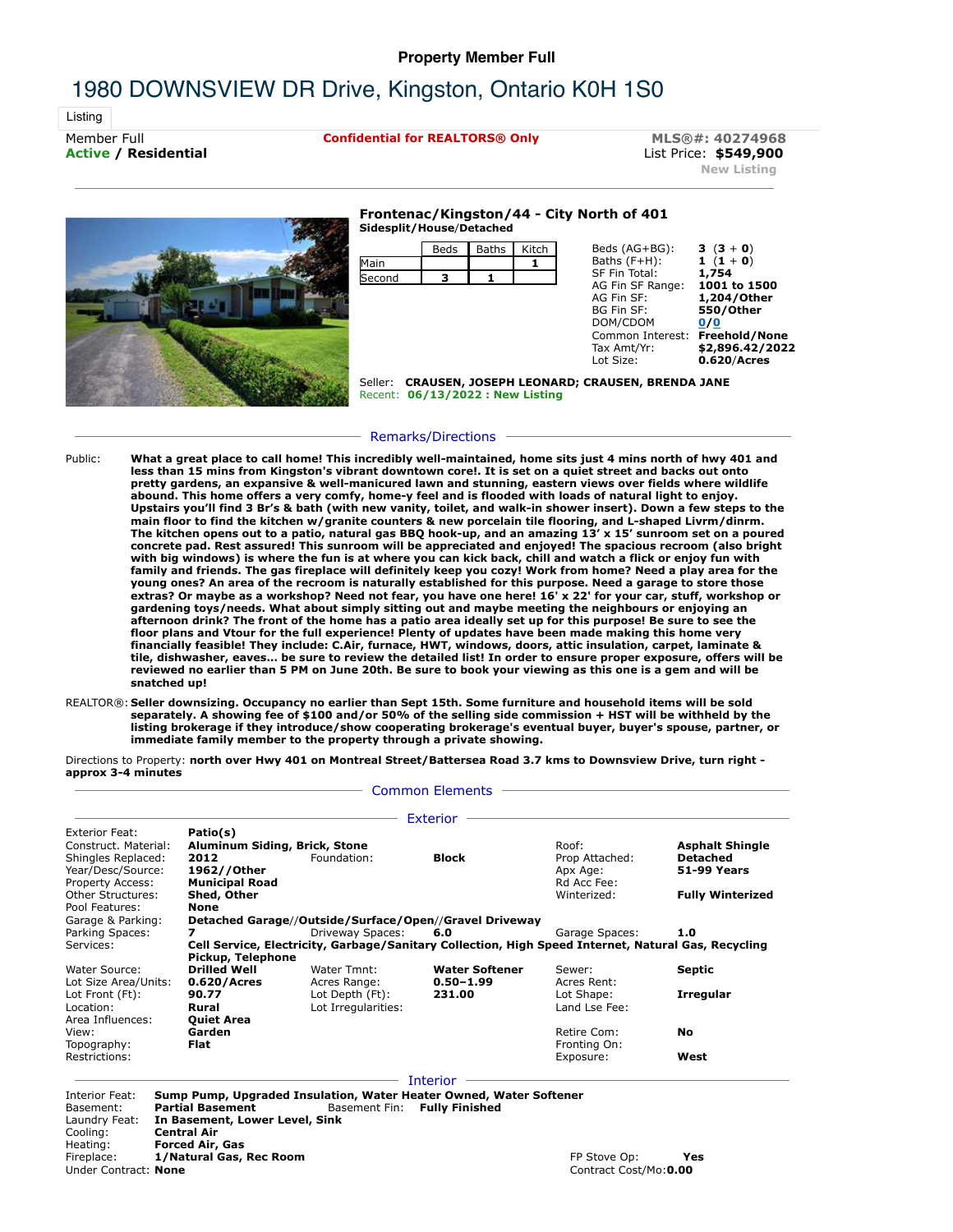| Exclusions:<br>Furnace Age:<br>5                                                                                                                             | windmill in front yard |                                                                                                    | Tank Age:                                | з              |                                                  |                              | UFFI: No |                                                                                            |                                                                    |
|--------------------------------------------------------------------------------------------------------------------------------------------------------------|------------------------|----------------------------------------------------------------------------------------------------|------------------------------------------|----------------|--------------------------------------------------|------------------------------|----------|--------------------------------------------------------------------------------------------|--------------------------------------------------------------------|
|                                                                                                                                                              |                        |                                                                                                    | <b>Property Information</b>              |                |                                                  |                              |          |                                                                                            |                                                                    |
| Common Elem Fee: No                                                                                                                                          |                        |                                                                                                    |                                          |                |                                                  | Local Improvements Fee:      |          |                                                                                            |                                                                    |
| Legal Desc:                                                                                                                                                  |                        | LT 31, PL 843 ; S/T FR104384 KINGSTON TOWNSHIP                                                     |                                          |                |                                                  |                              |          |                                                                                            |                                                                    |
| Zoning:<br>Assess Val/Year: \$221,000/2016                                                                                                                   | R1                     |                                                                                                    |                                          |                |                                                  | Survey:<br>Hold Over Days: 0 |          | Boundary Only/ 1962                                                                        |                                                                    |
| PIN:                                                                                                                                                         | 363260174              |                                                                                                    |                                          |                |                                                  | Occupant Type: Owner         |          |                                                                                            |                                                                    |
| ROLL:                                                                                                                                                        | 101108027017000        |                                                                                                    |                                          |                |                                                  |                              |          |                                                                                            |                                                                    |
| Possession/Date: Other/2022-09-15                                                                                                                            |                        |                                                                                                    |                                          |                |                                                  | Deposit:                     |          | 15000                                                                                      |                                                                    |
|                                                                                                                                                              |                        |                                                                                                    |                                          | Marketing      |                                                  |                              |          |                                                                                            |                                                                    |
|                                                                                                                                                              |                        | Showing Requirements: Showing System, Lockbox                                                      |                                          |                |                                                  |                              |          |                                                                                            |                                                                    |
| Showings:                                                                                                                                                    |                        |                                                                                                    |                                          |                |                                                  |                              |          |                                                                                            |                                                                    |
| Showing Remarks:<br>Lockbox Type:                                                                                                                            |                        | Please use Showing Time to schedule. Easy to Show. Please be sure to remove shoes!<br>Masterlock   |                                          |                |                                                  |                              |          | Locbox Loc/Serial#:Front Door/                                                             |                                                                    |
| Sign on Prop:                                                                                                                                                | <b>Yes</b>             |                                                                                                    |                                          |                |                                                  |                              |          |                                                                                            |                                                                    |
| Possession:                                                                                                                                                  | Other                  |                                                                                                    |                                          |                |                                                  |                              |          |                                                                                            |                                                                    |
|                                                                                                                                                              |                        |                                                                                                    | <b>Brokerage Information</b>             |                |                                                  |                              |          |                                                                                            |                                                                    |
| List Date:<br>Financing:                                                                                                                                     | 06/13/2022             | <b>Seller To Discharge</b>                                                                         | SPIS:                                    |                | No                                               |                              |          | Expiration Date: 09/13/2022 Int Bearing Bkg Trust Account: No<br>Contact After Expired: No |                                                                    |
| Buyer Agency Compensation Remarks: 2.0                                                                                                                       |                        |                                                                                                    |                                          |                |                                                  |                              |          | Special Agreement: No                                                                      |                                                                    |
| Assignment Of Listing: No                                                                                                                                    |                        |                                                                                                    |                                          |                |                                                  |                              |          | HST Applicable to Sale: No                                                                 |                                                                    |
| <b>Offer Remarks:</b>                                                                                                                                        | emptives               | Minimum \$15000 deposit, Offers to be reviewed no earlier than Monday, June 20/22 at 5 PM. No pre- |                                          |                |                                                  |                              |          |                                                                                            |                                                                    |
| Original List Price:                                                                                                                                         | \$549,900.00           |                                                                                                    |                                          |                |                                                  |                              |          |                                                                                            |                                                                    |
|                                                                                                                                                              |                        |                                                                                                    |                                          |                |                                                  |                              |          | Brkge $#$ :                                                                                | $(613)$ 384-5500                                                   |
|                                                                                                                                                              |                        | SUTTON GROUP-MASTERS REALTY INC., BROKERAGE $\boxdot$                                              |                                          |                |                                                  |                              |          |                                                                                            |                                                                    |
|                                                                                                                                                              |                        | <b>KIM DONALDSON, Salesperson M</b>                                                                |                                          |                |                                                  |                              |          | Direct $#$ :                                                                               | $(613)$ 384-5500                                                   |
|                                                                                                                                                              |                        | kdonaldson@sutton.com                                                                              |                                          |                |                                                  |                              |          | L/SP Cell:                                                                                 | $(613) 561 - 1677$                                                 |
| List Brokerage:<br>List Salesperson:<br>Email:<br>Source Board: KAREA                                                                                        |                        |                                                                                                    |                                          |                |                                                  |                              |          |                                                                                            |                                                                    |
|                                                                                                                                                              |                        | Prepared By: KIM DONALDSON, Salesperson                                                            |                                          |                |                                                  |                              |          |                                                                                            | Date Prepared: 06/13/2022                                          |
|                                                                                                                                                              |                        |                                                                                                    |                                          |                |                                                  |                              |          |                                                                                            | *Information deemed reliable but not guaranteed.* CoreLogic Matrix |
|                                                                                                                                                              |                        |                                                                                                    |                                          |                |                                                  |                              |          |                                                                                            |                                                                    |
|                                                                                                                                                              |                        | 1980 DOWNSVIEW DR Drive, Kingston, Ontario K0H 1S0                                                 |                                          |                |                                                  |                              |          |                                                                                            | MLS®#: 40274968                                                    |
|                                                                                                                                                              |                        |                                                                                                    |                                          |                |                                                  |                              |          |                                                                                            |                                                                    |
|                                                                                                                                                              |                        |                                                                                                    |                                          |                |                                                  | List Agt: KAK2132            |          |                                                                                            |                                                                    |
|                                                                                                                                                              |                        | Type: Residential/House                                                                            |                                          | CDOM: <b>0</b> |                                                  | <b>BROKERAGE</b>             |          | List Off: SUTTON GROUP-MASTERS REALTY INC.,                                                |                                                                    |
|                                                                                                                                                              | <b>DOM</b>             |                                                                                                    |                                          |                |                                                  |                              |          |                                                                                            |                                                                    |
|                                                                                                                                                              |                        | <b>Price Type</b><br>\$549,900 RESI                                                                | <b>Change Type</b><br><b>New Listing</b> |                | <b>Effective Change Info</b><br>$06/13/22$ ->ACT |                              |          | <b>Chg Timestamp</b><br>06/13/22 05:50 AM KAK2132                                          | Chg By                                                             |
| POWERED by itsorealestate.com. All rights reserved.<br>History<br>MLS# 40274968                                                                              |                        |                                                                                                    |                                          |                |                                                  |                              |          |                                                                                            |                                                                    |
|                                                                                                                                                              |                        |                                                                                                    |                                          |                |                                                  |                              |          |                                                                                            |                                                                    |
|                                                                                                                                                              |                        |                                                                                                    |                                          |                |                                                  |                              |          |                                                                                            |                                                                    |
|                                                                                                                                                              |                        |                                                                                                    |                                          |                |                                                  |                              |          |                                                                                            |                                                                    |
|                                                                                                                                                              |                        |                                                                                                    |                                          |                |                                                  |                              |          |                                                                                            |                                                                    |
|                                                                                                                                                              |                        |                                                                                                    |                                          |                |                                                  |                              |          |                                                                                            |                                                                    |
|                                                                                                                                                              |                        |                                                                                                    |                                          |                |                                                  |                              |          |                                                                                            |                                                                    |
|                                                                                                                                                              | Level<br>Main          | Dimensions<br>12' 6" X 9' 3"                                                                       |                                          |                | Dimensions (Metric)<br>3.81 X 2.82               |                              |          | Room Features                                                                              |                                                                    |
|                                                                                                                                                              | Main                   | 8' 0" X 9' 8"                                                                                      |                                          |                | 2.44 X 2.95                                      |                              |          |                                                                                            |                                                                    |
|                                                                                                                                                              | Main                   | 20' 6" X 13' 3"                                                                                    |                                          |                | 6.25 X 4.04                                      |                              |          |                                                                                            |                                                                    |
|                                                                                                                                                              |                        | 10' 5" X 15' 2"                                                                                    |                                          |                | 3.17 X 4.62                                      |                              |          |                                                                                            |                                                                    |
|                                                                                                                                                              | <b>Second</b>          | 10' 4" X 10' 11"                                                                                   |                                          |                | 3.15 X 3.33                                      |                              |          |                                                                                            |                                                                    |
| Rooms<br>MLS®#: 40274968<br>Room<br>Kitchen<br><b>Dining Room</b><br><b>Living Room</b><br><b>Bedroom Primary Second</b><br><b>Bedroom</b><br><b>Bedroom</b> | <b>Second</b>          | 9' 11" X 11' 9"                                                                                    |                                          |                | 3.02 X 3.58                                      |                              |          |                                                                                            |                                                                    |
|                                                                                                                                                              | <b>Second</b>          | 5' 4" X 9' 4"                                                                                      |                                          |                | 1.63 X 2.84                                      |                              | 3-Piece  |                                                                                            |                                                                    |
|                                                                                                                                                              |                        | 20' 4" X 23' 4"                                                                                    |                                          |                | 6.20 X 7.11                                      |                              |          |                                                                                            |                                                                    |
| <b>Bathroom</b><br><b>Recreation Room Lower</b><br>Laundry<br><b>Dining Room</b>                                                                             | Lower<br>Main          | 20' 5" X 5' 3"<br>8' 0" X 9' 8"                                                                    |                                          |                | 6.22 X 1.60<br>2.44 X 2.95                       |                              |          |                                                                                            |                                                                    |